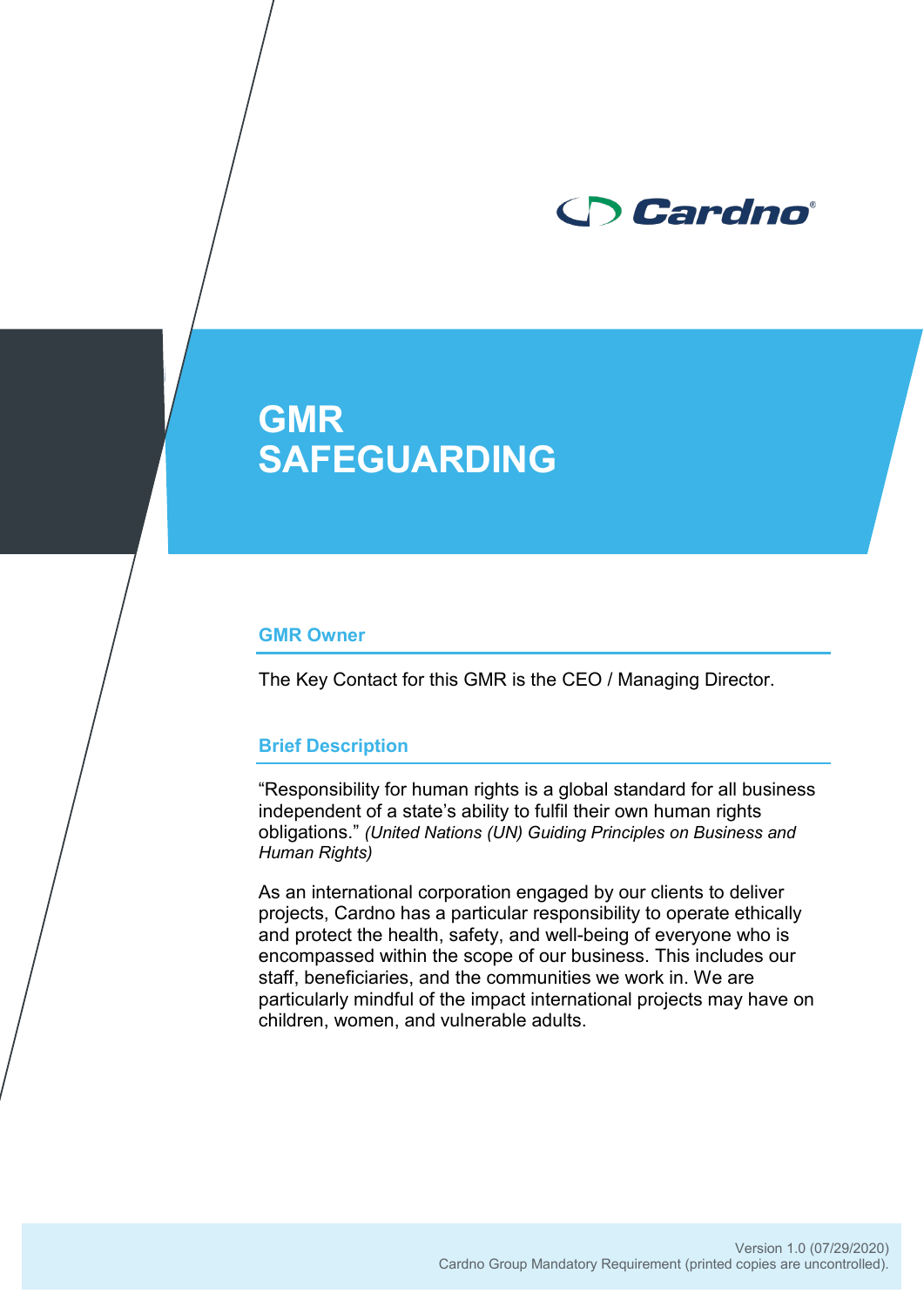



## **1. Safeguarding is protecting the welfare and human rights of people that may be at risk of abuse, neglect or exploitation**

**Cardno is committed to taking all reasonable steps to prevent harm, particularly sexual exploitation, abuse, violence, harassment and environmental degradation from occurring directly or indirectly as a result of our activities. We condemn fraud, corruption and money laundering. Where breaches occur Cardno is committed to investigate, remedy and learn.**

**2. The responsibility for maintaining safeguarding environments is a shared responsibility of all Cardno staff and all persons working on behalf of Cardno** 

**All Cardno staff or all persons working on behalf of Cardno in any capacity, including contractors, advisers, seconded workers, volunteers, interns, agents, external consultants, third-party representatives and business partners must ensure they are aware of their responsibilities and comply with the obligations with respect to safeguarding.**

- > Management at all levels are responsible for ensuring those reporting to them understand and comply with this policy and are given adequate training on safeguarding;
- > Individual employees (in any capacity) must ensure that you read, understand and comply with this policy. Any employee who breaches this policy will face disciplinary action, which could result in dismissal for misconduct or gross misconduct; and
- > All persons working on behalf of Cardno in any capacity must ensure that they read, understand and comply with this policy. Cardno may terminate relationships with other individuals and organisations working on Cardno's behalf if they breach this policy.

# **3. Cardno is committed to proactively implement safeguarding measures and building the capacity of all stakeholders so that they understand safeguarding measures**

# **Cardno has a duty of care to ensure the safety of vulnerable people involved in and impacted by our work.**

- > Assess safeguarding risks and impacts in all of activities, taking particular care with risks relating to children, women, and vulnerable adults;
- > Ensure additional vetting is conducted during recruitment of staff and partners when working with children and vulnerable adults;
- > Ensure appropriate and legal use of child imagery;
- > Appropriately use social media and technology as outlined in Cardno's IT policy; partner organisations to have similar controls;
- > Ensure compliance with regulations relating to tax, migration, and labour hire and ethical treatment of staff, including domestic staff and staff of service providers;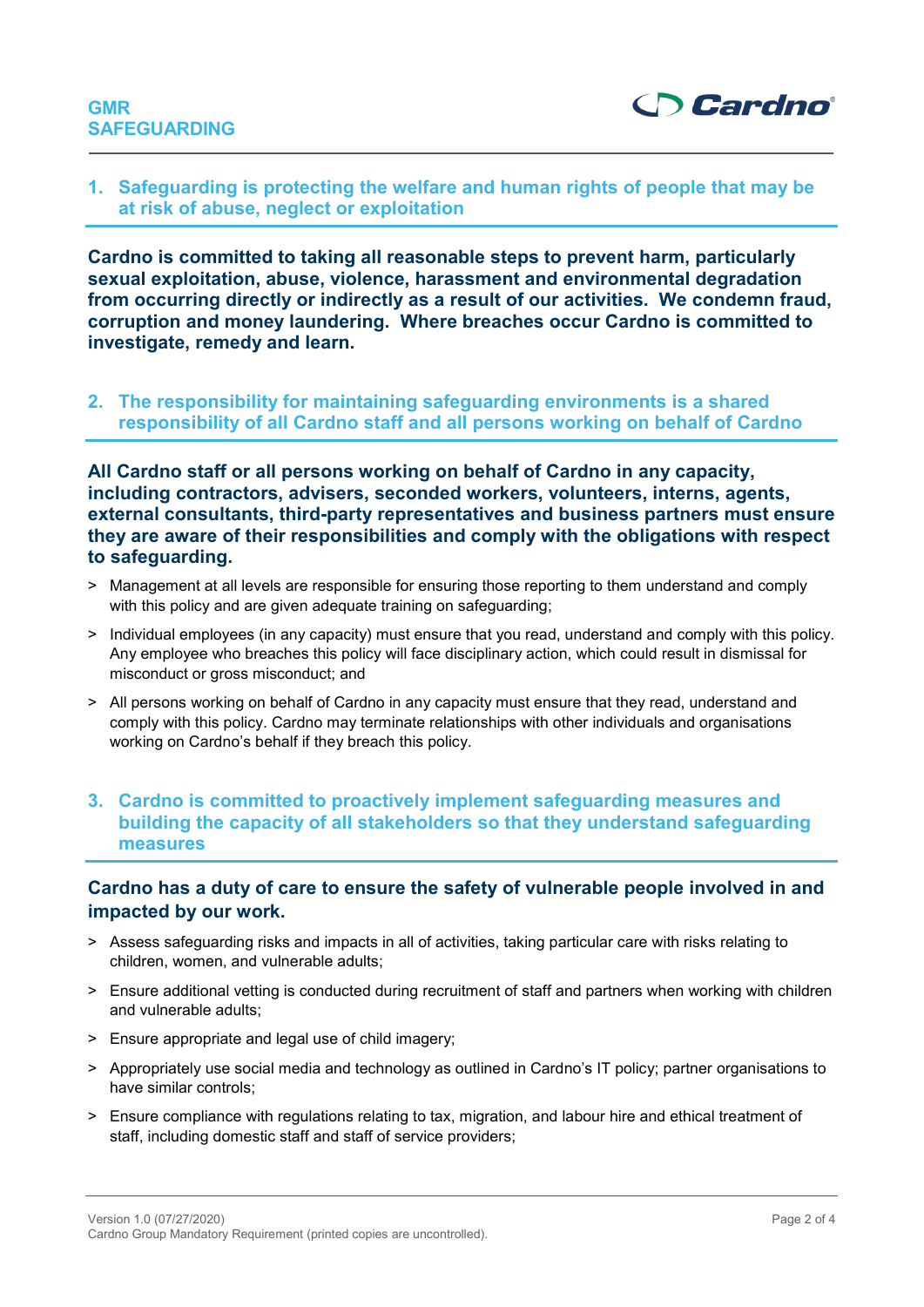# **GMR SAFEGUARDING**



- > Comply with modern day slavery obligations in the jurisdictions we operate; this includes prohibition against the use of forced, compulsory, or trafficked labour, or anyone held in slavery or servitude; Cardno's suppliers must do the same and be evidenced;
- > Report any concerns or suspicions of modern slavery and human trafficking in any parts of the business or supply chain; our suppliers must do the same;
- > Report incidents of suspected or actual exploitation, abuse, harassment or policy non-compliance;
- > Support those who raise a query about an actual or suspected breach of policy;
- > Maintain confidentiality when reporting exploitation, abuse, harassment or policy non-compliance and ensure procedural fairness;
- > Ensure individuals who report a concern, in good faith, are not subject to retaliation or adverse employment consequences;
- > Ensure beneficiaries and communities are aware of their safeguarding rights and obligations and have access to reporting mechanisms;
- > Design and implement client activities in a way that protects people from the risk of harm;
- > Conduct regular project and activity level risk assessments;
- > Support investigations into any harm caused or a breach of any Cardno safeguard policy;
- > Comply with Cardno's fraud and anti-corruption policies;
- > Appoint safeguard focal points to assist with dissemination of this policy and as a point of contact to receive reports and support victims;
- > Engage with clients and industry on best practices, adequate procedures, and lessons in safeguards;
- > Ensure commercial and technical proposals include appropriate resources to manage safeguard risks and implement [Annex](https://cardno1.sharepoint.com/sites/ID/_layouts/15/Doc.aspx?sourcedoc=%7BD5B02129-1D8E-48E8-90EC-B71E1AA3B697%7D&file=Annex%20A_safeguards.docx) A procedures;
- > Include safeguarding requirements in our procurement process and in agreements with downstream partners;
- > Ensure due diligence is completed before entering into any arrangement with a sub-contractor, grantee, supplier, or partner; and
- > Support Cardno's downstream partners to meet Cardno's safeguarding requirements through capacity building and other support as required,

#### **4. Identified breaches and reporting**

## **All Cardno staff, or all persons working on behalf of Cardno in any capacity are required to report any suspected or actual breaches of Cardno's Safeguarding policies.**

There are a number of mechanisms to report including:

- > Division Local Safeguard contact or Child Protection contact
- > Global Safeguarding Lead or
- > Internal Audit & Risk Manager